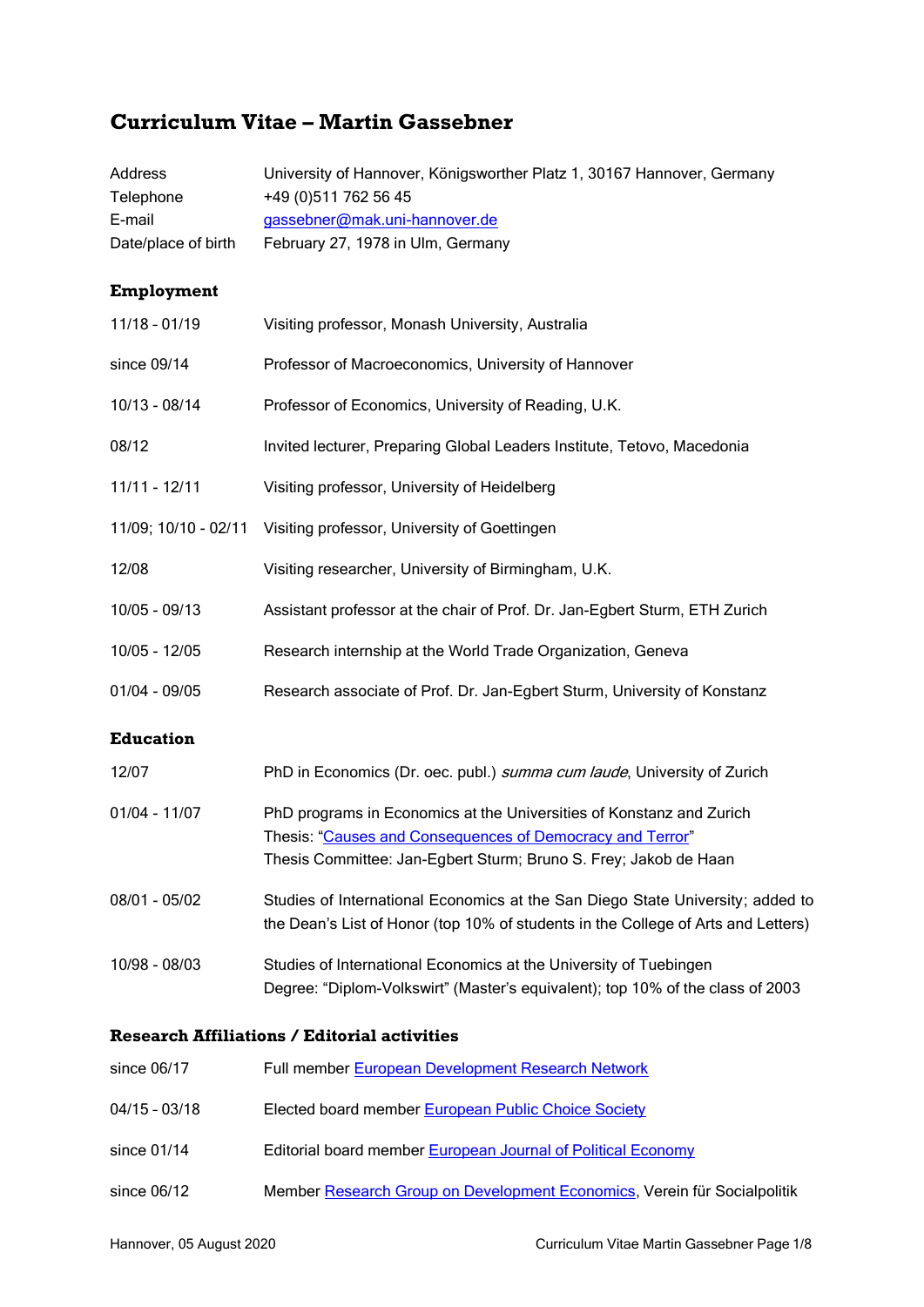#### since 09/10 [CESifo](http://www.cesifo-group.de/portal/page/portal/ifoHome) Research Network Fellow (until 10/14 Affiliate)

#### **Research Interests**

Political Economy, International Economics, Applied Econometrics, Development **Economics** 

#### **Publications**

- Bluhm, R., Gassebner, M., Langlotz, S., Schaudt, P. (2020). *Fueling Conflict?* (De)escalation and Bilateral Aid, [Journal of Applied Econometrics,](https://onlinelibrary.wiley.com/doi/epdf/10.1002/jae.2797) forthcoming. [Working Paper.](http://ideas.repec.org/p/ces/ceswps/_6125.html)
- Dreher, A., Gassebner, M., Schaudt, P. (2020). The Effect of Migration on Terror - Made at Home or Imported from Abroad? [Canadian Journal of Economics,](https://ideas.repec.org/p/cpr/ceprdp/12062.html) forthcoming.
- Gassebner, M., Gnutzmann-Mkrtchyan, A. (2018). Politicized Trade: What Drives Withdrawal of Trade Preferences? [Economics Letters](https://ideas.repec.org/a/eee/ecolet/v167y2018icp10-13.html) 167:10-13. Working [Paper.](http://ideas.repec.org/p/han/dpaper/dp-612.html)
- Aidt, T.S., Albornoz, F., Gassebner, M. (2018). The Golden Hello and Political Transitions, Journal of [Comparative Economics](https://ideas.repec.org/a/eee/jcecon/v46y2018i1p157-173.html) 46(1): 157-173. Working [Paper.](http://ideas.repec.org/p/cam/camdae/1241.html)
- Gassebner, M., Gutmann, J., Voigt, S. (2016). When to Expect a Coup d'État? An Extreme Bounds Analysis of Coup Determinants, [Public Choice](https://ideas.repec.org/a/kap/pubcho/v169y2016i3d10.1007_s11127-016-0365-0.html) 169 (3-4): 293-313. [Working Paper.](https://ideas.repec.org/p/ces/ceswps/_6065.html)
- Egger, P., Gassebner, M. (2015). International Terrorism as a Trade Impediment? [Oxford Economic Papers](https://ideas.repec.org/a/oup/oxecpp/v67y2015i1p42-62..html) 67(1): 42-62.
- Campos, N., Gassebner, M. (2013). International Terrorism, Domestic Political Instability and the Escalation Effect, [Economics & Politics](http://ideas.repec.org/a/bla/ecopol/v25y2013i1p27-47.html) 25(1): 27-47. [Working Paper.](http://ideas.repec.org/p/cpr/ceprdp/7226.html)
- Dreher, A., Gassebner, M. (2013). Greasing the Wheels? The Impact of Regulations and Corruption on Firm Entry, [Public Choice](https://ideas.repec.org/a/kap/pubcho/v155y2013i3p413-432.html) 155(3-4): 413-432. [Working Paper.](http://ideas.repec.org/p/ces/ceswps/_2013.html)
- Gassebner, M., Lamla, M.J., Vreeland, J.R. (2013). Extreme Bounds of Democracy, [Journal of Conflict Resolution](https://ideas.repec.org/a/sae/jocore/v57y2013i2p171-197.html) 57(2): 171-197 (lead article). [Working Paper.](http://ideas.repec.org/p/kof/wpskof/09-224.html)
- Dreher, A., Gassebner, M. (2012). Do IMF and World Bank Programs Induce Government Crises? An Empirical Analysis, [International Organization](http://ideas.repec.org/a/cup/intorg/v66y2012i02p329-358_00.html) 66(2): 329-358. [Working Paper.](http://ideas.repec.org/p/kof/wpskof/08-200.html)
- Dreher, A., Gassebner, M., Siemers, L. (2012). Globalization, Economic Freedom and Human Rights, [Journal of Conflict Resolution](https://ideas.repec.org/a/sae/jocore/v56y2012i3p516-546.html) 56(3): 516-546. Working [Paper.](http://ideas.repec.org/p/ces/ceswps/_3228.html)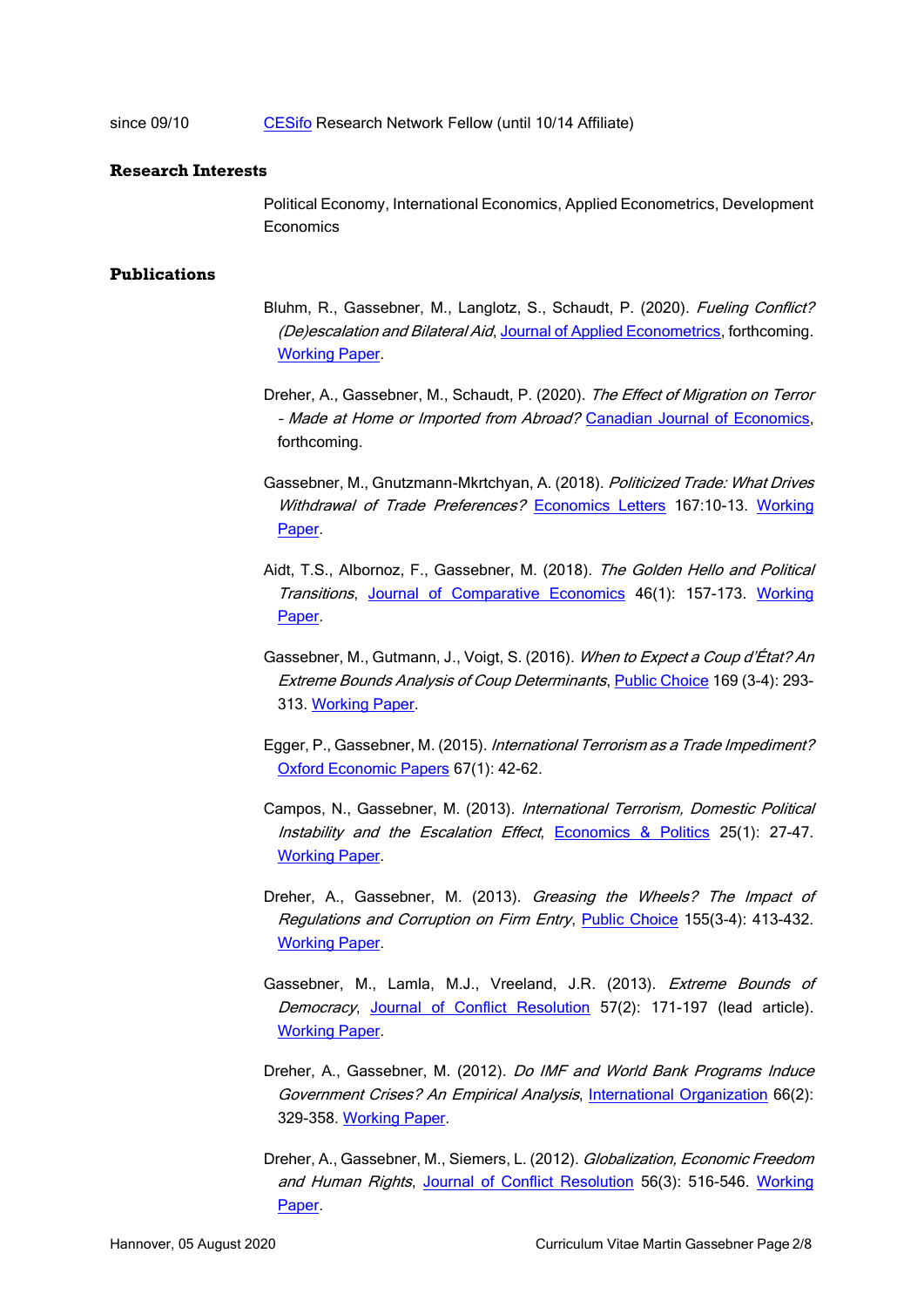- Gassebner, M., Gaston, N., Lamla, M.J. (2011). The Inverse Domino Effect: Are Economic Reforms Contagious? [International Economic Review](http://ideas.repec.org/a/ier/iecrev/v52y2011i1p183-200.html) 52(1): 183- 200. [Working Paper.](http://ideas.repec.org/p/kof/wpskof/08-187.html)
- Gassebner, M., Jong-A-Pin, R., Mierau, J. (2011). Terrorism and Cabinet Duration, [International Economic Review](http://ideas.repec.org/a/ier/iecrev/v52y2011i4p1253-1270.html) 52(4): 1253-1270. [Working Paper.](http://ideas.repec.org/p/kof/wpskof/07-181.html)
- Gassebner, M., Lamla, M.J., Sturm, J.-E. (2011). Determinants of Pollution: What Do We Really Know? [Oxford Economic Papers](http://ideas.repec.org/a/oup/oxecpp/v63y2011i3p568-595.html) 63(3): 568-595. [Working Paper.](http://ideas.repec.org/p/ces/ceswps/_1699.html)
- Gassebner, M., Luechinger, S. (2011). Lock, Stock, and Barrel: A Comprehensive Assessment of the Determinants of Terror, [Public Choice](http://ideas.repec.org/a/kap/pubcho/v149y2011i3p235-261.html) 149(3-4): 235-261 (lead article). [Working Paper.](http://ideas.repec.org/p/ces/ceswps/_3550.html)
- Aidt, T.S., Gassebner, M. (2010). *Do Autocratic States Trade Less?* World Bank [Economic Review](http://ideas.repec.org/a/oup/wbecrv/v24y2010i1p38-76.html) 24(1): 38-76. [Working Paper.](http://ideas.repec.org/p/cam/camdae/0742.html)
- Dreher, A., Gassebner, M., Siemers, L. (2010). Does Terror Threaten Human Rights? Evidence from Panel Data, [Journal of Law and Economics](http://ideas.repec.org/a/ucp/jlawec/v53y2010i1p65-93.html) 53(1): 65-93. [Working Paper.](http://ideas.repec.org/p/ces/ceswps/_1935.html)
- Gassebner, M., Keck, A., Teh, R. (2010). Shaken, Not Stirred: The Impact of Disasters on International Trade, [Review of International Economics](http://ideas.repec.org/a/bla/reviec/v18y2010i2p351-368.html) 18(2): 351-368. [Working Paper.](http://ideas.repec.org/p/kof/wpskof/06-139.html)
- Dreher, A., Gassebner, M. (2008). Does Political Proximity to the U.S. Cause Terror? [Economics Letters](http://ideas.repec.org/a/eee/ecolet/v99y2008i1p27-29.html) 99(1): 27-29.
- Gassebner, M., Gaston, N., Lamla, M.J. (2008). Relief for the Environment? The Importance of an Increasingly Unimportant Industrial Sector, [Economic Inquiry](http://ideas.repec.org/a/bla/ecinqu/v46y2008i2p160-178.html) 46(2): 160-178. [Working Paper.](http://ideas.repec.org/p/kof/wpskof/06-130.html)
- Gassebner, M., Jong-A-Pin, R., Mierau, J. (2008). Terrorism and Electoral Accountability: One Strike, You're out! [Economics Letters](http://ideas.repec.org/a/eee/ecolet/v100y2008i1p126-129.html) 100(1): 126-129.

#### **Working Papers**

Gassebner, M., Méon, P.-G. (2010). Where do Creditor Rights Matter? Creditor Rights, Political Constraints, and Cross-Border M&A Activity, [CEB Working](http://ideas.repec.org/p/sol/wpaper/10-019.html)  [Paper](http://ideas.repec.org/p/sol/wpaper/10-019.html) No. 10/019.

#### **Book Review**

Dreher, A., Gaston, N. Martens, P. (2009). Measuring Globalisation: Gauging its Consequences. New York: Springer, [Economica](http://ideas.repec.org/a/bla/econom/v76y2009i304p779-780.html) 76(304): 779-780.

#### **Other Publications**

Egger, P., Gassebner, M., Lassmann, A. (2009). Armington Product Variety Growth in Small Versus Large Countries, [Swiss Journal of Economics and](http://ideas.repec.org/a/ses/arsjes/2009-iv-4.html)  [Statistics](http://ideas.repec.org/a/ses/arsjes/2009-iv-4.html) 145(IV): 411-419.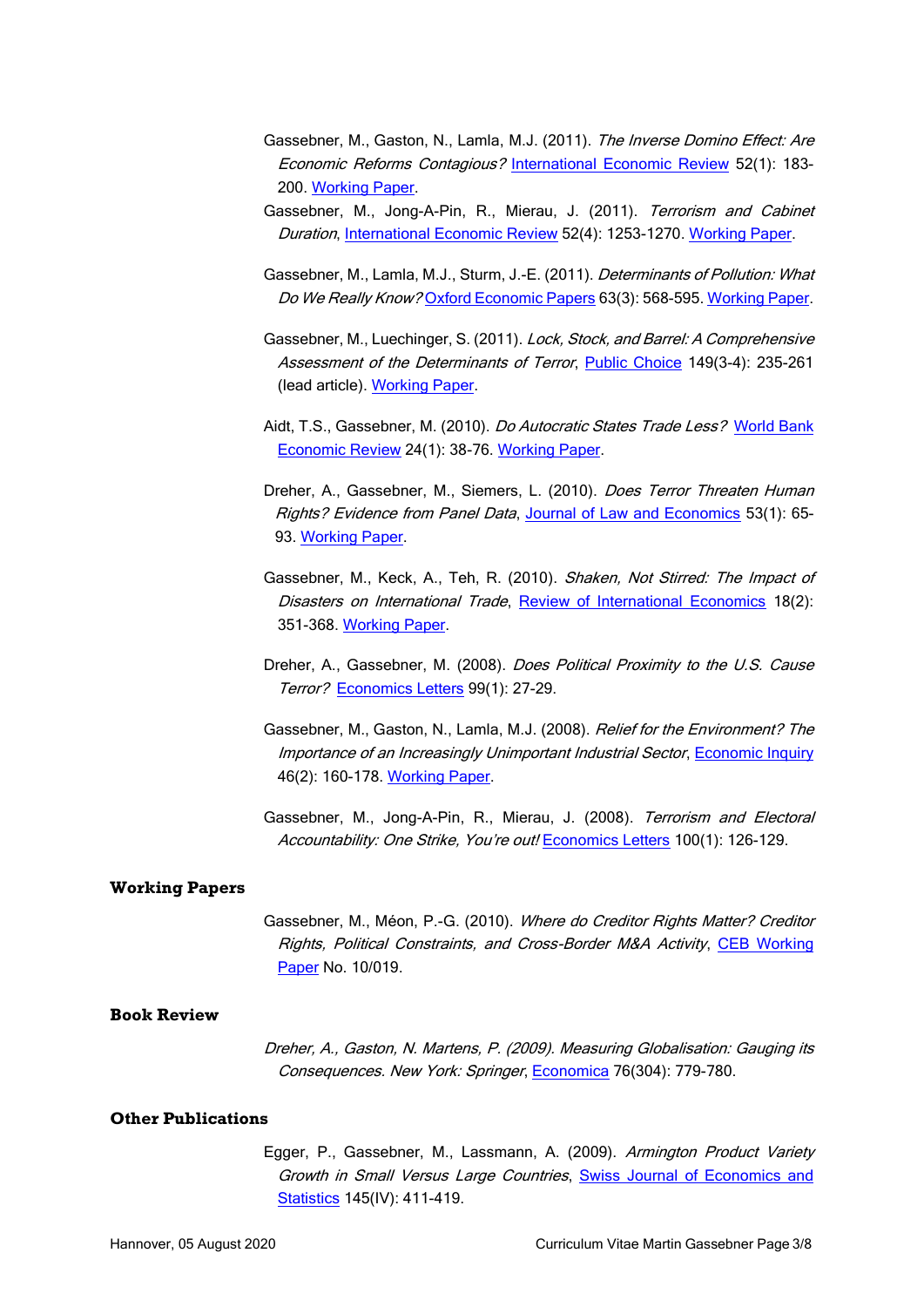- Aeppli, R., Gassebner, M. (2008). Auswirkungen des Abkommens mit der EU zum freien Personenverkehr (FZS) auf den schweizerischen Arbeitsmarkt, KOF [Analysen](https://ideas.repec.org/a/kof/anskof/v2y2008i4p23-34.html) Winter 2008/2009: 23-34.
- Gassebner, M. (2005). Effekte der Personenfreizügigkeit, Thurgauer [Wirtschaftsinstitut Diskussionsbeiträge](http://ideas.repec.org/p/twi/diskus/0001.html) Nr. 3.

#### **In the Media**

- Frankfurter Allgemeine Zeitung (2019). Warum gegen afrikanische Regierungen so oft geputscht wird, [Frankfurter Allgemeine Zeitung online](https://www.faz.net/aktuell/wirtschaft/warum-es-in-afrikanischen-regierungen-so-oft-zum-putsch-kommt-16281461.html?printPagedArticle=true#pageIndex_3) 12-Jul-19.
- Frankfurter Allgemeine Sonntagszeitung (2019). Wann kommt es zum Putsch? Frankfurter Allgemeine Sonntagszeitung 07-Jul-19, p.18.
- Gassebner, M (2018). Terrorismus ist ein ungemein effizientes Mittel in einem asymmetrischen Konflikt, [Perspektiven der Wirtschaftspolitik](https://ideas.repec.org/a/bpj/pewipo/v19y2018i1p22-31n3.html) 19(1): 22-31.
- Dreher, A., Gassebner, M., Schaudt, P. (2017). Migration und Terror, [Oekonomenstimme.org](http://www.oekonomenstimme.org/artikel/2017/08/migration-und-terror/) 17-Aug-17.
- Dreher, A., Gassebner, M., Schaudt, P. (2017). Migration and Terror, [VoxEU.org](http://voxeu.org/article/migration-and-terror) 12-Aug-17.
- Jerusalem Post (2016). Terrorism (or its Absence) Will Decide the US Election. [Jerusalem Post online](http://www.jpost.com/Opinion/Terrorism-or-its-absence-will-decide-the-US-election-467289) 08-Sep-16.
- Schweizer Radio und Fernsehen (2015). Terror: Die gesellschaftlichen Kosten, TV Interview, [SRF 1](http://www.srf.ch/play/tv/eco/video/terror-die-gesellschaftlichen-kosten?id=355d69dc-0bcf-4232-acce-af927a2648a0) 12-Jan-15.
- [Neue Zürcher](http://www.nzz.ch/wirtschaft/wirtschafts-und-finanzportal/schwert-gegen-den-extremismus-1.18228748) Zeitung (2014). Schwert gegen Extremismus, Neue Zürcher [Zeitung](http://www.nzz.ch/wirtschaft/wirtschafts-und-finanzportal/schwert-gegen-den-extremismus-1.18228748) 25-Jan-14, p. 31.
- 20 minuten (2013). Das Handy-Bekenntnis ist bisher einzigartig, [20 minuten](http://www.20min.ch/ausland/news/story/-Das-Handy-Bekenntnis-ist-bisher-einzigartig--12583707) 24-May-13, p.2.
- 20 minuten (2013). Hier wohnt der Terror, [20 minuten](http://www.20min.ch/wissen/news/story/15952343) online 24-Mar-13.
- Die Zeit (2012). Die Eliten halten ihre Schäfchen im Trockenen, [Zeit online](http://www.zeit.de/wirtschaft/2012-07/weltbank-iwf-eurokrise/) 23- Jul-12.
- Foreign Policy Magazine (2012). Why Spain Should Take the Money and (as soon as it's Economically Prudent) Run, [Foreign Policy Blog](http://blog.foreignpolicy.com/posts/2012/07/11/why_spain_should_take_the_money_and_as_soon_as_its_economically_prudent_run) 11-Jul-12.
- Gassebner, M., Lamla, M.J., Vreeland, J.R. (2012). What Determines Democracy? And what Helps to Maintain it? [VoxEU.org](http://www.voxeu.org/article/extreme-bounds-democracy-what-means-arab-world) 11-Aug-12.
- Gassebner, M., Lamla, M.J., Vreeland, J.R. (2012). Demokratie extrem, [Oekonomenstimme.org](http://www.oekonomenstimme.org/artikel/2012/08/demokratie-extrem/) 10-Aug-12.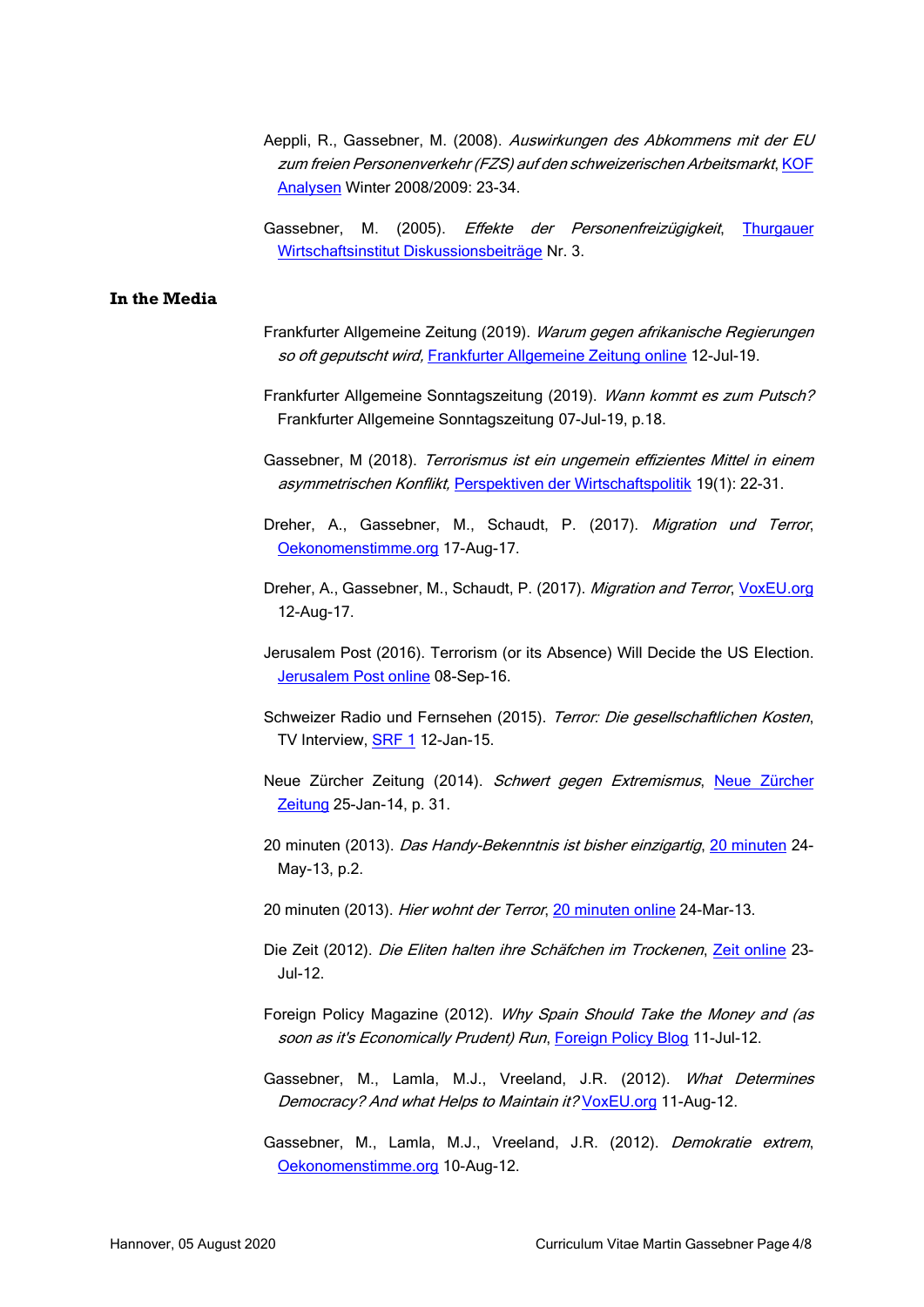- Gassebner, M., Luechinger, S. (2011). Der 11. September und seine Kinder, [Oekonomenstimme.org](http://www.oekonomenstimme.org/artikel/2011/09/der-11-september-und-seine-kinder) 06-Sep-11.
- Dreher, A., Gassebner, M., Siemers, L. (2011). Globalisierung und Menschenrechte, [Oekonomenstimme.org](http://www.oekonomenstimme.org/artikel/2011/02/globalisierung-und-menschenrechte/) 03-Feb-11.
- World Trade Organization (2011). Trade Growth to Ease in 2011 but Despite 2010 Record Surge, Crisis Hangover Persists[, Press Release](http://www.wto.org/english/news_e/pres11_e/pr628_e.htm) 07-Apr-11.
- Gassebner, M. (2010). Focus, Agriculture, and Multilateralism: Three Aspects the EU Should Concentrate on, [VoxEU.org](http://www.voxeu.org/index.php?q=node/5576) 29-Sep-10.
- Campos, N., Gassebner, M. (2009). International Terrorism and the Escalation Effect, [VoxEU.org](http://www.voxeu.org/index.php?q=node/3422) 07-Apr-09.
- Gassebner, M., Sturm, J.-E. (2009). Der freie Personenverkehr mit der EU sollte weitergeführt werden, [Neue Zürcher Zeitung](http://www.nzz.ch/nachrichten/wirtschaft/aktuell/der_freie_personenverkehr_mit_der_eu_sollte_weitergefuehrt_werden_1.1647138.html) 06-Jan-09, p.23.
- Le Temps (2009). Carburant de la Croissance, [Le Temps](http://www.letemps.ch/template/tempsFort.asp?page=3&article=247635) 12-Jan-09.
- Aidt, T.S., Gassebner, M. (2008). Political Regimes and International Trade, [VoxEU.org](http://www.voxeu.org/index.php?q=node/2685) 16-Dec-08.
- Dreher, A., Gassebner, M. (2006). Freundschaft kann der Wirtschaft schaden, [Cash](http://www.cash.ch/) 28-Sep-06, p.24.
- Gassebner, M., Wiermann, C. (2006). Picasso in Paris verliert gegen Nolde in New York, [Cash](http://www.cash.ch/) 07-Sep-06, p.25.
- Gassebner, M. (2006). Ein Sturmtief kommt selten allein, [Cash](http://www.cash.ch/) 10-Aug-06, p.15.
- Neue Zürcher Zeitung (2005). Umweltprobleme auf Ökonomisch, [Neue Zürcher](http://www.nzz.ch/2005/03/19/wi/articlecodjz_1.109222.html)  [Zeitung](http://www.nzz.ch/2005/03/19/wi/articlecodjz_1.109222.html) 19-Mar-05.

#### **Refereeing**

American Economic Review; American Political Science Review; Applied Economics; Applied Economics Quarterly; Austrian Academy of Science; B.E. Journal of Economic Analysis & Policy; British Journal of Political Science; Canadian Journal of Development Studies; Comparative Political Studies; Conflict Management and Peace Science; Constitutional Political Economy; DFG (German Science Foundation); Defence and Peace Economics; Eastern Economic Journal; Economic Inquiry; Economic Modelling; Economics & Politics; Economics Letters; Economics of Governance; Empirical Economics; Environmental and Resource Economics; European Economic Review; European Journal of Development Research; European Journal of Health Economics; European Journal of Political Economy; German Economic Review; Global Policy; International Economic Review; International Economics and Economic Policy; International Journal of Comparative Sociology; International Organization; International Relations; International Studies Quarterly; International Tax and Public Finance; Journal of Business Cycle Research;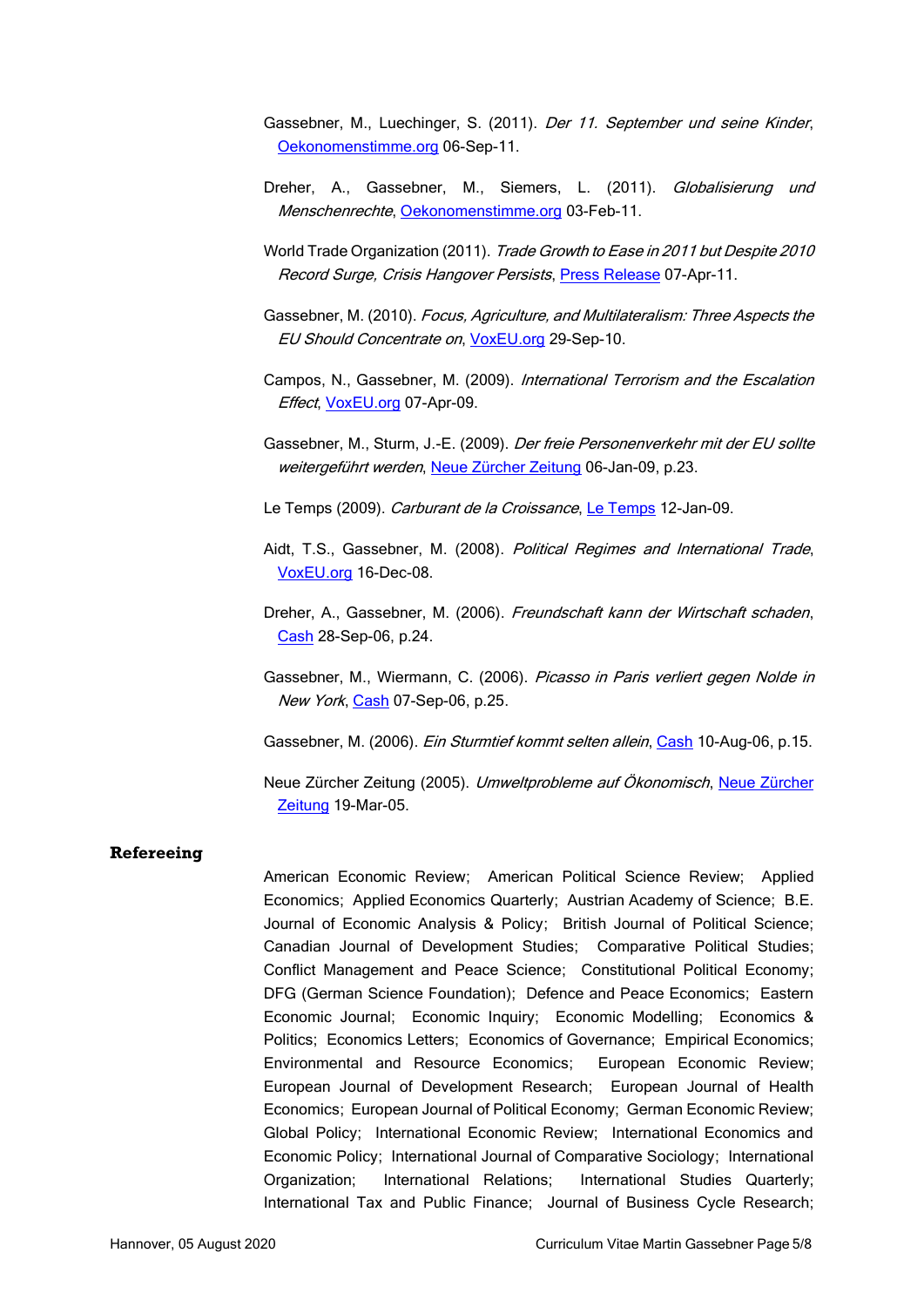Journal of Comparative Economics; Journal of Conflict Resolution; Journal of Economic Behavior & Organization; Journal of Financial Stability; Journal of Macroeconomics; Journal of Management Studies; Journal of Money, Credit and Banking; Journal of Peace Research; Journal of Politics; MIT Press; Oxford Economic Papers; Political Research Quarterly; Public Choice; Resource and Energy Economics; Review of Development Economics; Review of Economics and Statistics; Review of International Economics; Review of International Organizations; Review of World Economics; Risk Analysis; Scandinavian Journal of Economics; Scottish Journal of Political Economy; Social Science Quarterly; Southern Economic Journal; Spatial Economic Analysis; Terrorism and Political Violence; World Development; World Economy

## **Grants / Third Party Funding**

| $04/15 - 03/21$ | "Research Training Group (RTG) 1723: Globalization and Development",<br>Investigator, DFG - Deutsche Forschungsgemeinschaft,<br>Principal<br>since 08/17 executive board member, since 03/19 co-speaker                    |
|-----------------|----------------------------------------------------------------------------------------------------------------------------------------------------------------------------------------------------------------------------|
| 01/08           | Lecture premium for presentation at major international conference from the<br>"Verein für Socialpolitik" (German Economic Association)                                                                                    |
| 01/07           | Research grant from the "Gesellschaft zur Förderung der Forschung und<br>Ausbildung in Unternehmenswissenschaften an der ETH Zürich" (Society to<br>foster research and education in business economics at the ETH Zurich) |
| 12/06           | Lecture premium for presentation at major international conference from the<br>"Verein für Socialpolitik" (German Economic Association)                                                                                    |
| 04/02           | Scholarship for academic achievement from the "Center for Public Economics",<br>San Diego State University                                                                                                                 |
| 08/01           | Scholarship (tuition waiver) for San Diego State University from the Baden-<br>Württemberg – California Exchange Program                                                                                                   |

### **PhD Supervision**

| First supervisor   | Stephanie Hock (University of Hannover, exp. 2023)   |
|--------------------|------------------------------------------------------|
|                    | Camila Haux (University of Hannover, exp. 2023)      |
|                    | Julian Wichert (University of Hannover, exp. 2022)   |
|                    | Andrea Cinque (University of Hannover, exp. 2021)    |
|                    | Tobias Korn (University of Hannover, exp. 2021)      |
|                    | Martin Hoffstadt (University of Hannover, exp. 2020) |
|                    | Melvin Wong (University of Hannover, exp. 2020)      |
|                    | Paul Schaudt (University of Hannover, 2019)          |
| Second supervisor  | Diego Hernandez (University of Heidelberg, 2015)     |
| Third supervisor / | Tommy Krieger (University of Konstanz, 2019)         |
| Committee member   | Sylvanus Afesorgbor (Aarhus University, 2015)        |
|                    | Richard Bluhm (Maastricht University, 2015)          |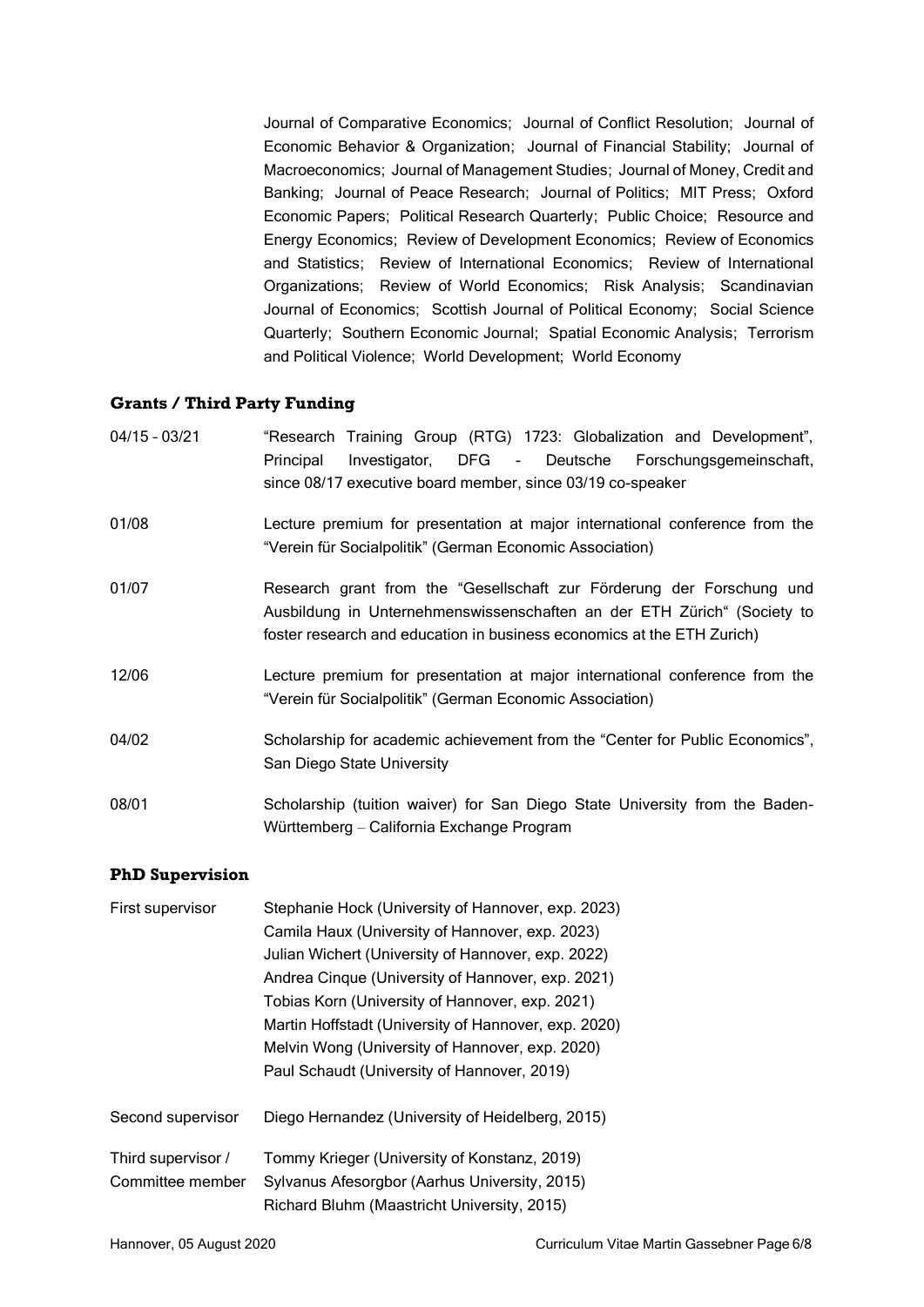Merle Kreibaum (University of Goettingen, 2015)

# **Teaching**

| <b>Summer 19, 20</b>                     | Lecture "Economics of Terrorism" (MA), University of Hannover<br>Seminar "Applied Economics" (MA), University of Hannover                                                                                                                                              |
|------------------------------------------|------------------------------------------------------------------------------------------------------------------------------------------------------------------------------------------------------------------------------------------------------------------------|
| Winter 17, 19, 20                        | Lecture "Macroeconomic Theory" (BA), University of Hannover<br>Seminar "Terrorism: Causes and Consequences", University of Hannover                                                                                                                                    |
| Summer 17                                | Lecture "Economics of Terrorism" (BA), University of Hannover<br>Seminar "Recent Developments in Macroeconomics", University of Hannover                                                                                                                               |
| Summer 16, 18                            | Lecture "Economics of Terrorism" (BA), University of Hannover<br>Lecture "The Economics of Terrorism and Civil Wars", Hannover/ Goettingen<br>Seminar "Recent Developments in Macroeconomics", University of Hannover                                                  |
| Summer 15                                | Lecture "Economics of Terrorism", University of Hannover<br>Lecture "Macroeconomic Theory" (PhD), University of Hannover<br>Lecture "Econometrics", Universities of Hannover and Goettingen<br>Seminar "Recent Developments in Macroeconomics", University of Hannover |
| <b>Winter 14 - 16</b>                    | Lecture "Macroeconomic Theory" (BA), University of Hannover                                                                                                                                                                                                            |
| Spring 14                                | Lecture "Business Economics", University of Reading<br>Lecture "International Political Economy", University of Reading                                                                                                                                                |
| Spring 13                                | Lecture "International Monetary Economics", ETH Zurich                                                                                                                                                                                                                 |
| Summer 12<br>Spring 12                   | Lecture "Political Economy", Preparing Global Leaders Institute, Tetovo<br>Lecture "Principles of Econometrics", ETH Zurich                                                                                                                                            |
| Winter 11; 13                            | Lecture "Economics of Terrorism", University of Heidelberg                                                                                                                                                                                                             |
| Spring 11                                | Lecture "Financial Crises: Causes and Consequences", ETH Zurich                                                                                                                                                                                                        |
| Winter 10/11                             | Lecture "Economics and Politics of Globalization", University of Goettingen<br>Seminar "Causes and Consequences of Terrorism", University of Goettingen                                                                                                                |
| Spring 10; 11; 12<br>Winter 09/10; 10/11 | Computer Tutorial "Econometrics", ETH Zurich<br>Lecture "Economics of Terrorism", University of Goettingen                                                                                                                                                             |
| Spring 09                                | Lecture "Economics and Politics of Globalization", ETH Zurich                                                                                                                                                                                                          |
| Spring 08                                | Lecture "Economics and Politics of Globalization", ETH Zurich<br>Seminar "Economics of Globalization", ETH Zurich                                                                                                                                                      |
| Winter 06/07; 07/08                      | Seminar "European Economic Integration", ETH Zurich                                                                                                                                                                                                                    |
| Winter 04/05                             | Tutorial "Introduction to Economics", University of Konstanz                                                                                                                                                                                                           |
| Summer 04; 05                            | Tutorial "Statistics I", University of Konstanz                                                                                                                                                                                                                        |